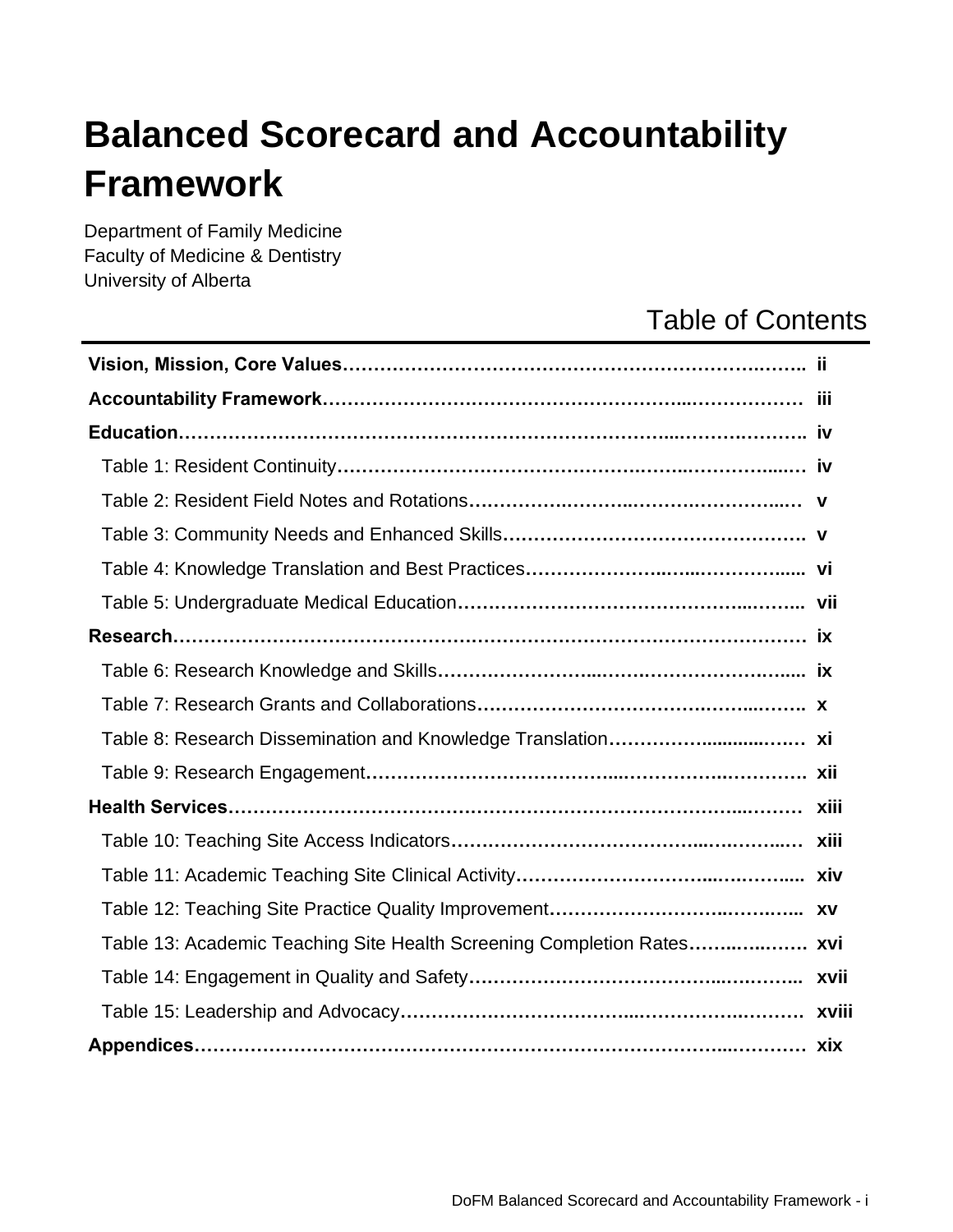## **The Department of Family Medicine**

## **VISION**

Alberta has a well-integrated, primary-care-based health care system in which all have access to a family physician who provides timely, proactive, individualized, comprehensive and continuity care through an interdisciplinary team of healthcare professionals led by that family physician. That team practices evidence-based, patient-centered care, and uses its own data, dialog with its stakeholders, and published research to continuously improve its service, quality, and safety.

## **MISSION**

The Department of Family Medicine at the University of Alberta exists to teach the discipline of family medicine for the future of practice, and to produce scholarly work that improves the practice of family medicine and primary health care. We will achieve this outcome by developing and demonstrating excellence in:

1. Training residents for team-based, systems-based, socially accountable patient care and leadership;

2. Providing medical students with high-quality education, and serving as role models of academically excellent, quality-and-safety-driven, socially accountable generalists;

3. Conducting and disseminating clinical, educational, epidemiological, and health services research that improves the teaching and practice of family medicine and primary health care.

## **CORE VALUES**

**We are a learning organization;** we seek constantly to improve how we do what we do for our learners, patients, communities, and other stakeholders, encourage and accept input from them, and use both our data and their feedback to improve.

We support a culture of accountability; Our Mission and how we pursue it will be responsive to our stakeholders; we are responsible with resources allocated to us and transparent in how we use them.

**We are committed to mission-focused innovation;** we are creative thinkers, producing highquality academic work that we share freely with others, as well as welcoming what others have to share with us.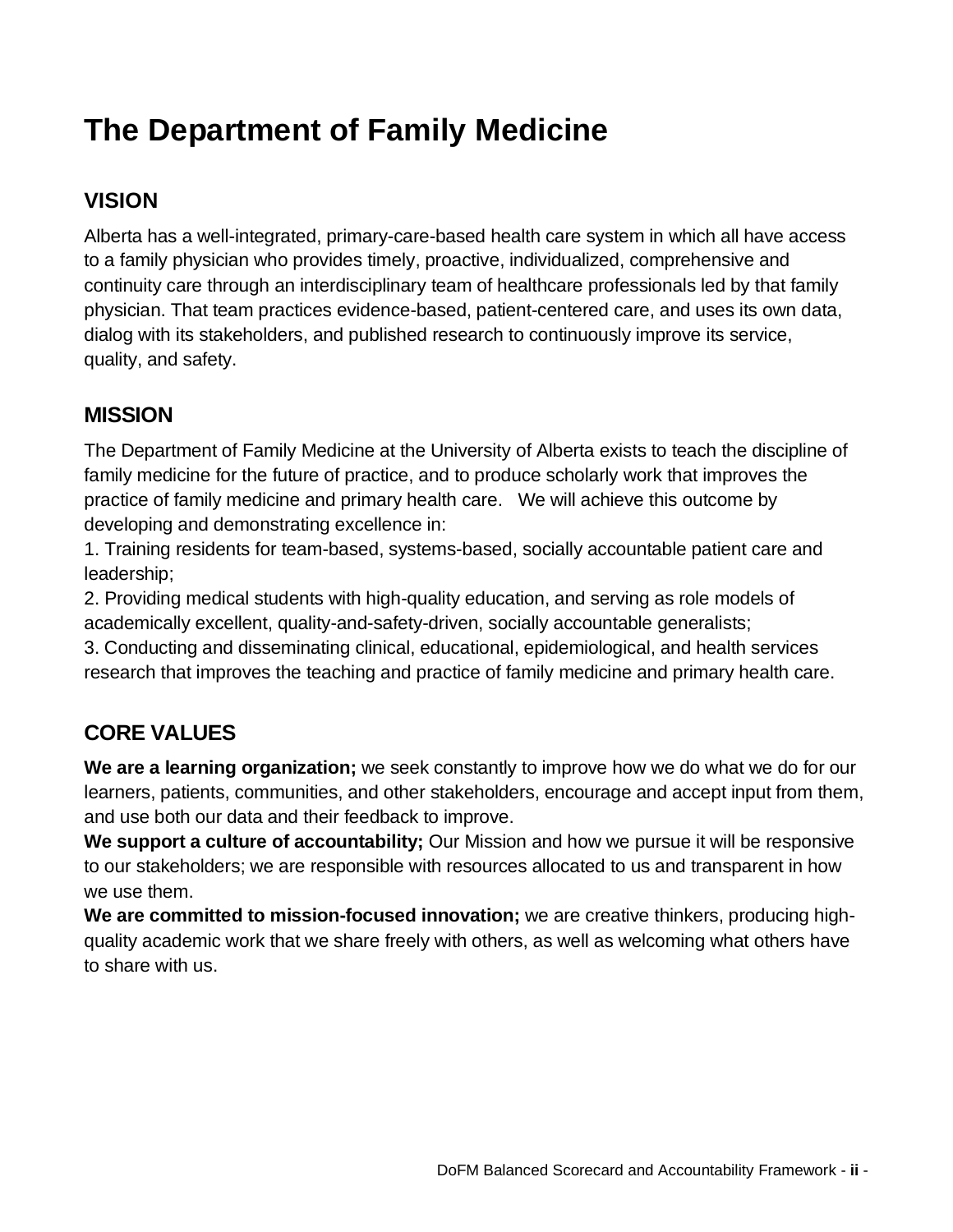## **ACCOUNTABILITY FRAMEWORK**

The department's strategic plan has been crafted to facilitate achievement of the Vision and Mission of the Department of Family Medicine. The core of the strategic plan consists of the *Accountability Framework* supported by a **balanced scorecard**. The balanced scorecard is a strategic management framework designed to support the objectives of this department, balanced across the areas of Education, Research and Health Services. Key indicators for each objective are tracked to ensure progress towards achieving the stated objectives. The Accountability Framework and Balanced Scorecard covers the yearly academic activity in the Department of Family Medicine.

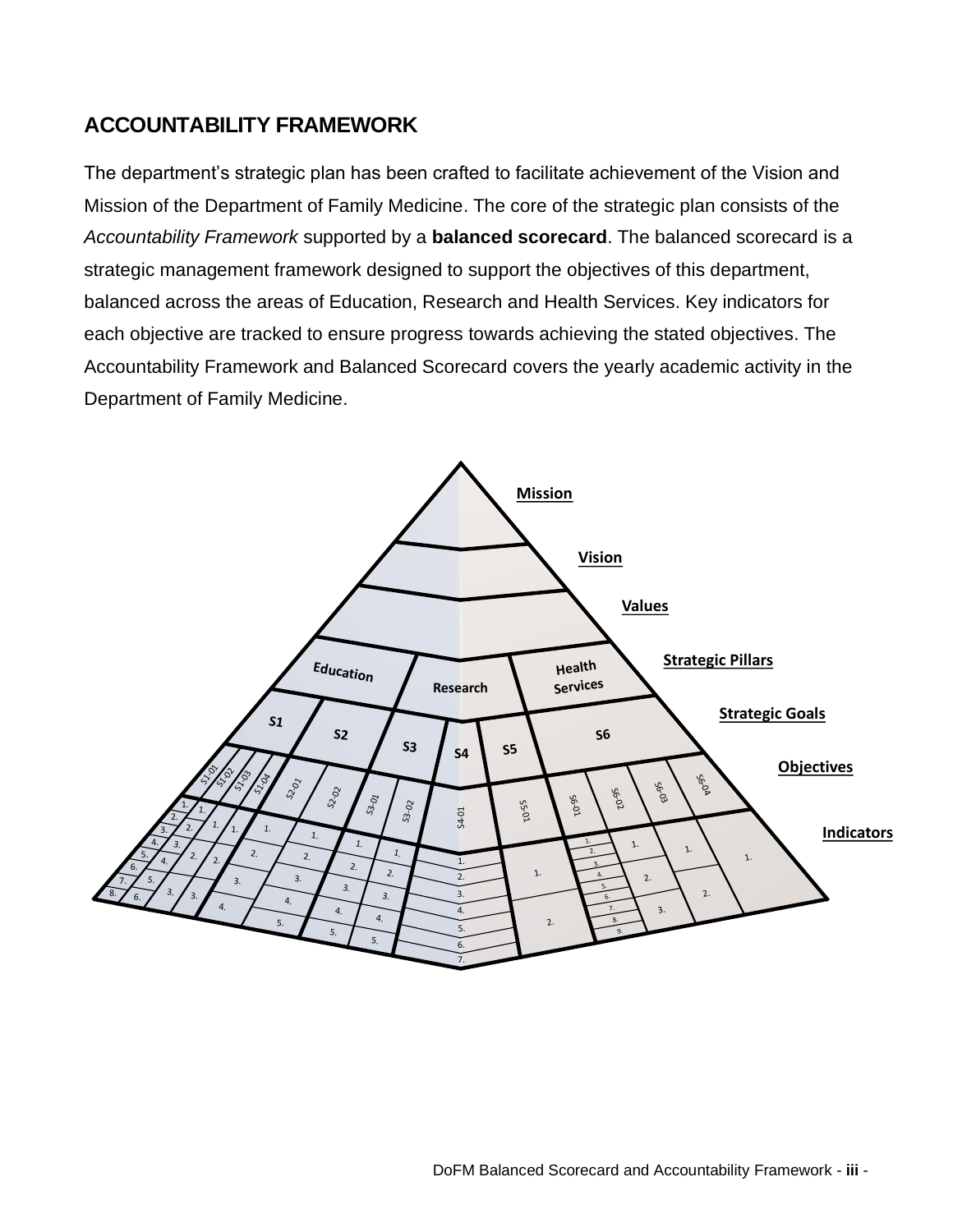## **Education**

Family Medicine Education is aligned with the Triple C Competency-based Curriculum (competency-based, continuity of education and patient care, comprehensive and centered in family medicine) developed by the College of Family Physicians of Canada (CFPC). Much of the learning occurs in family medicine environments and assessment of learners is done with a focus on competencies across a group of essential skills called *Sentinel Habits*, *Clinical Domains* and *Priority Topics* as observed by the experts, their teachers.

The department's strategic direction begins in undergraduate medical education where they provide high quality education for medical students while role modeling the discipline of family medicine. It also goes beyond the continuum of residency to offer opportunities for licensed graduates to obtain advanced skills over and above the basic family medicine objectives in the Enhanced Skills Program. Commitment to the continuous education of faculty and staff in the areas of teaching, research, clinical care and administration remain a priority for this department.

#### **S1 – STRATEGIC GOAL – PLACE LEARNERS IN FAMILY MEDICINE RELEVANT EXPERIENCES WITH SKILLED EDUCATORS TO PRODUCE GRADUATES PREPARED TO MEET THE NEEDS OF THE COMMUNITIES THAT THEY SERVE**

|      | S1-Objective 1:<br>Provide a Triple C competency-based curriculum.                                    | <b>YEARLY</b>  | <b>YEARLY</b>  | <b>YEARLY</b>  |
|------|-------------------------------------------------------------------------------------------------------|----------------|----------------|----------------|
|      | Indicator 1:                                                                                          | <b>MEASURE</b> | <b>MEASURE</b> | <b>MEASURE</b> |
|      | Residents achieving continuity with patient panels                                                    |                |                |                |
| i.   | Total visits by residents during their residency                                                      | #              |                |                |
| ii.  | Percentage of patients with visits to the same resident twice during their<br>residency               | %              |                |                |
| iii. | Percentage of patients with visits to the same resident three or more times<br>during their residency | %              |                |                |
|      | Indicator 2:                                                                                          |                |                |                |
|      | Percentage of residents who reported that they experienced continuity with a panel                    |                |                |                |
|      | of patients                                                                                           | %              |                |                |
|      | Indicator 3:                                                                                          |                |                |                |
|      | Percentage of clinical half days spent with primary preceptor supervision                             | %              |                |                |

#### **Table 1: Resident Continuity**

#### **Table 2: Resident Field Notes and Rotations**

| S1-Objective 1:<br><b>Provide a Triple C competency-based curriculum</b>               |                                 |                                 |                                 |
|----------------------------------------------------------------------------------------|---------------------------------|---------------------------------|---------------------------------|
| (continued).                                                                           | <b>YEARLY</b><br><b>MEASURE</b> | <b>YEARLY</b><br><b>MEASURE</b> | <b>YEARLY</b><br><b>MEASURE</b> |
| Indicator 4:<br>Percentage of residents achieving FieldNote <sup>(1)</sup> targets     | %                               |                                 |                                 |
| Indicator 5:<br>Total number of FieldNotes <sup>(1)</sup> created over 12-month period | #                               |                                 |                                 |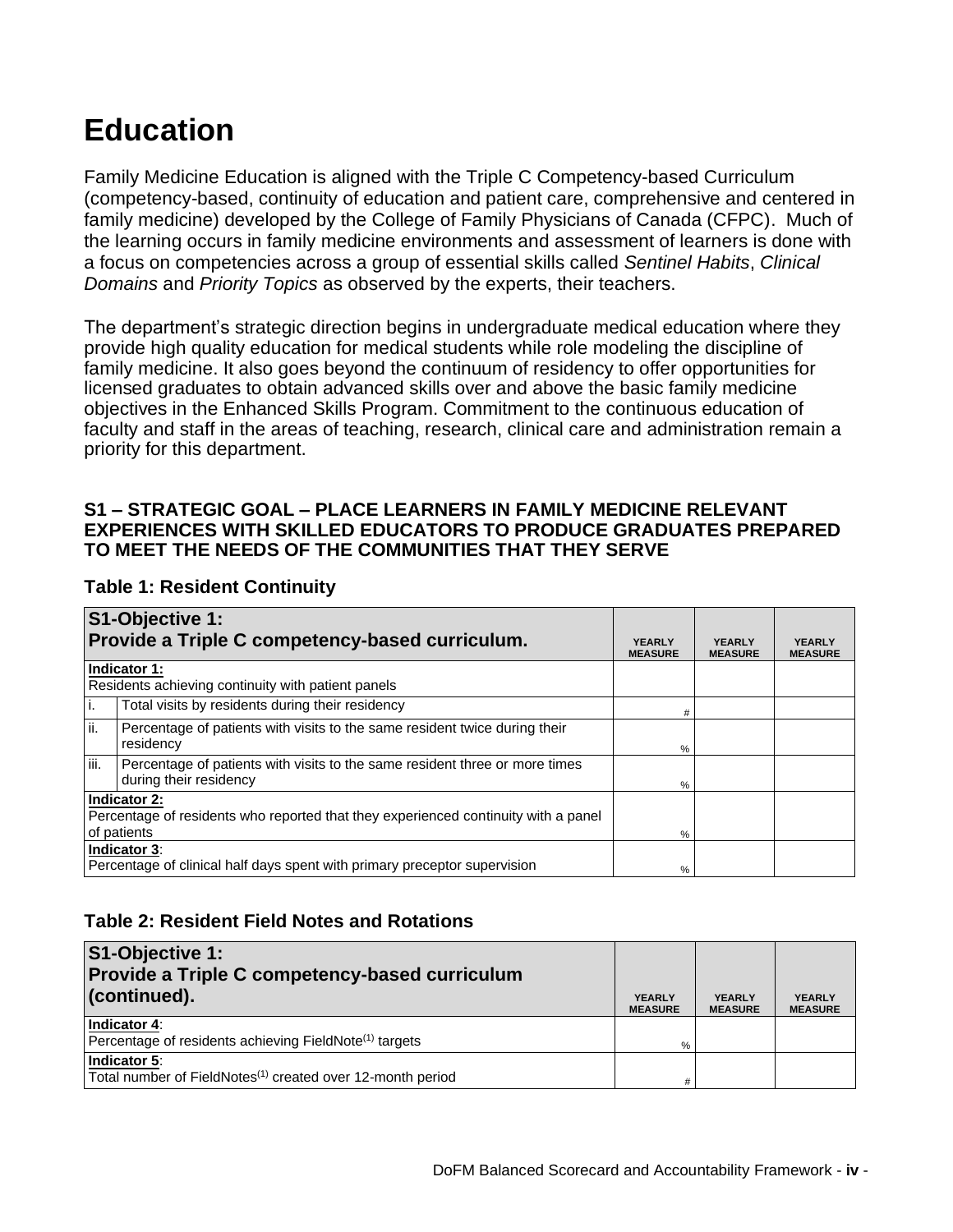|       | Indicator 6:                                                                                                                              |      |  |
|-------|-------------------------------------------------------------------------------------------------------------------------------------------|------|--|
|       | Distribution of FieldNotes <sup>(1)</sup> across all Clinical Domains                                                                     |      |  |
| i.    | Doctor-patient relationship/ethics                                                                                                        | $\%$ |  |
| ii.   | Care of adults                                                                                                                            | %    |  |
| iii.  | Care of children and adolescents                                                                                                          | %    |  |
| iv.   | Care of the elderly                                                                                                                       | $\%$ |  |
| V.    | Care of the vulnerable and underserved                                                                                                    | %    |  |
| vi.   | Maternity care                                                                                                                            | $\%$ |  |
| vii.  | Palliative care                                                                                                                           | %    |  |
| viii. | Surgical and procedural skills                                                                                                            | %    |  |
| ix.   | Not applicable                                                                                                                            | %    |  |
|       | Indicator 7:<br>Percentage of weeks of rotational experiences that occur in family medicine<br>environments                               | %    |  |
|       | Indicator 8:<br>Percentage of residents achieving a pass (first-time) on the CFPC <sup>(2)</sup> certification<br>exam in Family Medicine | %    |  |

*(1) FieldNotes – the process of documenting a sampling of direct observations and feedback given across all clinical domains, sentinel habits and priority topics. Notes are stored in an electronic format for ease of sorting, reflection and assessment. The intent is for the resident to have enough of a sampling of notes across all clinical domains and sentinel habits to show overall competency (e.g., generally minimum 40 FieldNotes over twelve months).*

*(2) College of Family Physicians of Canada.*

#### **Table 3: Community Needs and Enhanced Skills**

|     | S1-Objective 2:                                                                                                                                    |                                 |                                 |                                 |
|-----|----------------------------------------------------------------------------------------------------------------------------------------------------|---------------------------------|---------------------------------|---------------------------------|
|     | <b>Provide educational opportunities to support Family</b>                                                                                         |                                 |                                 |                                 |
|     | Medicine graduates to be prepared to meet the needs of                                                                                             |                                 |                                 |                                 |
|     | Albertans.                                                                                                                                         | <b>YEARLY</b><br><b>MEASURE</b> | <b>YEARLY</b><br><b>MEASURE</b> | <b>YFARLY</b><br><b>MEASURE</b> |
|     | Indicator 1:<br>Percentage of current graduates who intend to practice in Alberta                                                                  | %                               |                                 |                                 |
|     | <b>Indicator 2:</b><br>Percentage of current graduates who intend to practice in rural, regional and/or<br>remote areas in Alberta upon graduation | %                               |                                 |                                 |
|     | <b>Indicator 3:</b><br>Percentage of current graduates who intend to provide longitudinal, comprehensive<br>care to a defined panel of patients    | %                               |                                 |                                 |
|     | <b>Indicator 4:</b><br>Percentage of current graduates who intend to practice in an interprofessional,<br>team-based practice                      | %                               |                                 |                                 |
| ago | Indicator 5:<br>Practice location of physicians who graduated from our program five to eight years                                                 |                                 |                                 |                                 |
| i.  | Percentage of graduates who are currently practicing in Alberta                                                                                    | $\%$                            |                                 |                                 |
| ii. | Percentage of graduates who are currently practicing in rural, regional and/or<br>remote areas in Alberta                                          | %                               |                                 |                                 |
|     | Indicator 6:                                                                                                                                       |                                 |                                 |                                 |
|     | Enhanced Skills Program (capped at 18 opportunities)                                                                                               |                                 |                                 |                                 |
| i.  | Total number of applications to the Enhanced Skills Program                                                                                        | $\#$                            |                                 |                                 |
| ii. | Percentage of applications to the Enhanced Skills Program from physicians<br>currently practising                                                  | %                               |                                 |                                 |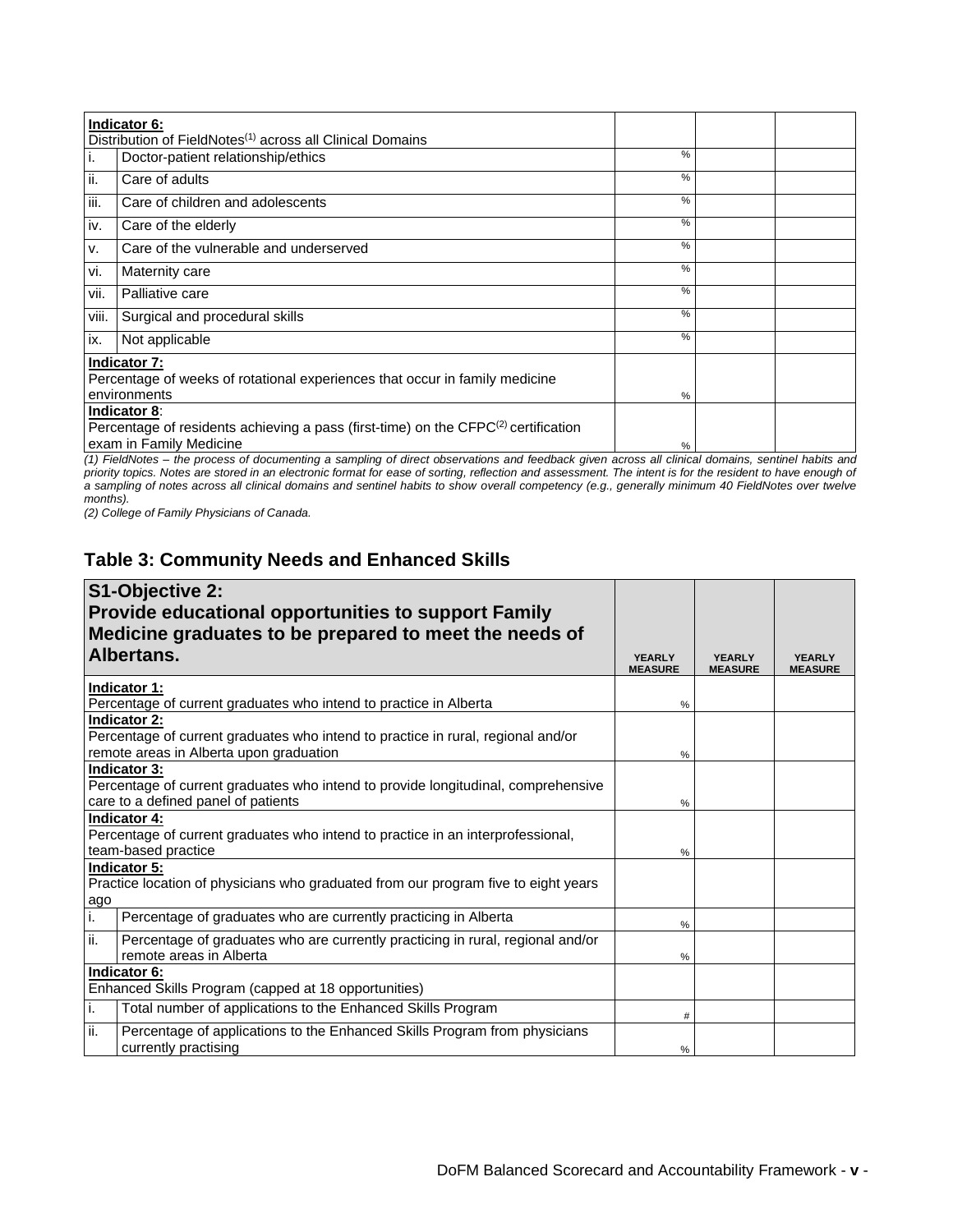#### **Table 4: Knowledge Translation and Best Practices**

Faculty and staff development has been recognized as a DoFM priority and the Faculty and Staff Development Team (FSDT) has conducted a needs assessment to identify continuing education interests of staff, which includes support for the education mission.

| S1-Objective 3:<br>Promote knowledge translation of best practices and                                                                             |                                 |                                 |                                 |
|----------------------------------------------------------------------------------------------------------------------------------------------------|---------------------------------|---------------------------------|---------------------------------|
| innovation in Family Medicine education.                                                                                                           | <b>YEARLY</b><br><b>MEASURE</b> | <b>YEARLY</b><br><b>MEASURE</b> | <b>YEARLY</b><br><b>MEASURE</b> |
| Indicator 1:<br>Number of faculty on local, provincial, national and international education<br>committees (including leadership positions) (3)    | #                               |                                 |                                 |
| Indicator 2:<br>Number of faculty involved in producing educational support resources, including<br>policy papers related to medical education (3) | #                               |                                 |                                 |
| Indicator 3:<br>Number of teaching awards or recognitions given to faculty                                                                         | #                               |                                 |                                 |
| S1-Objective 4:                                                                                                                                    |                                 |                                 |                                 |
| Provide educators with opportunities to align skills with                                                                                          |                                 |                                 |                                 |
| evolving curricula and best practices in teaching and                                                                                              |                                 |                                 |                                 |
| assessment.                                                                                                                                        | <b>YEARLY</b><br><b>MEASURE</b> | <b>YEARLY</b><br><b>MEASURE</b> | <b>YFARLY</b><br><b>MEASURE</b> |
| Indicator 1:<br>Number of faculty development opportunities                                                                                        | #                               |                                 |                                 |
| Indicator 2:<br>Number of educators participating in faculty development opportunities <sup>(4)</sup>                                              | #                               |                                 |                                 |
| Indicator 3:<br>Number of individual and small group education coaching opportunities                                                              | #                               |                                 |                                 |

*(3) See Appendix 1a for listing; number of presentations and publications are captured in the Research Pillar section.*

*(4) Number of educators are likely underreported, as non-faculty staff do not complete an ARO.*

#### **S2 – STRATEGIC GOAL – MAKE FAMILY MEDICINE AN APPEALING CAREER CHOICE FOR MEDICAL STUDENTS**

#### **Table 5: Undergraduate Medical Education**

| S2-Objective 1:<br>Design and deliver curricula to increase the proportion of<br>University of Alberta medical students choosing Family<br>Medicine. | <b>YEARLY</b><br><b>MEASURE</b> | <b>YFARLY</b><br><b>MEASURE</b> | <b>YEARLY</b><br><b>MEASURE</b> |
|------------------------------------------------------------------------------------------------------------------------------------------------------|---------------------------------|---------------------------------|---------------------------------|
| Indicator 1:<br>Percentage of University of Alberta students matching to University of Alberta Family<br>Medicine after Round 1 of CaRMS             | %                               |                                 |                                 |
| Indicator 2:<br>Percentage of University of Alberta medical students selecting Family Medicine as a<br>first choice in Round 1 of CaRMS              | $\%$                            |                                 |                                 |
| Indicator 3:<br>Percentage of student evaluations of the Longitudinal Clinical experience rated in the<br>range of good to excellent                 | %                               |                                 |                                 |
| Indicator 4:<br>Mean overall rating of the Family Medicine Clerkship program from the Graduation<br>Survey                                           | e.g., 4.5 (2.8)                 |                                 |                                 |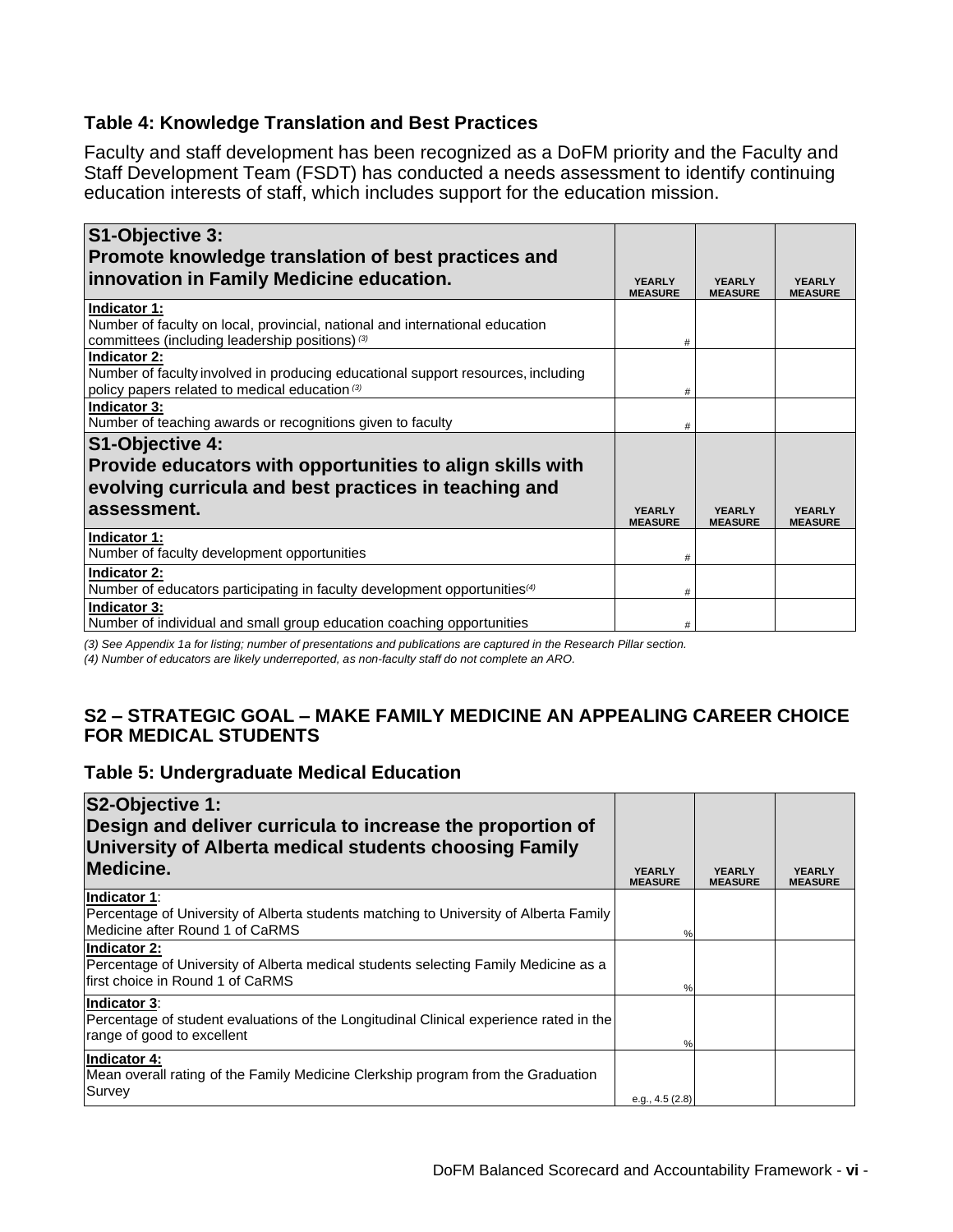| S2-Objective 2:<br><b>Ensure a consistent presence of Family Medicine in the</b>                                                              |                                 |                                 |                                 |
|-----------------------------------------------------------------------------------------------------------------------------------------------|---------------------------------|---------------------------------|---------------------------------|
| University of Alberta's medical school.                                                                                                       | <b>YEARLY</b><br><b>MEASURE</b> | <b>YEARLY</b><br><b>MEASURE</b> | <b>YEARLY</b><br><b>MEASURE</b> |
| Indicator 1:<br>Number of weeks of Family Medicine electives year 3 and 4 provided by Department<br>of Family Medicine faculty and preceptors | 166/#                           |                                 |                                 |
| Indicator 2:<br>Number of half days of clinical undergraduate teaching by Department of Family<br>Medicine faculty and preceptors             |                                 |                                 |                                 |
| Indicator 3:<br>Number of half days of classroom undergraduate teaching by Department of Family<br>Medicine faculty and preceptors            |                                 |                                 |                                 |
| Indicator 4:<br>Residents as Teachers (RAT) program number of hours of formal, scheduled<br>resident teaching                                 |                                 |                                 |                                 |
| Indicator 5:<br>Number of faculty with roles in undergraduate medical education                                                               |                                 |                                 |                                 |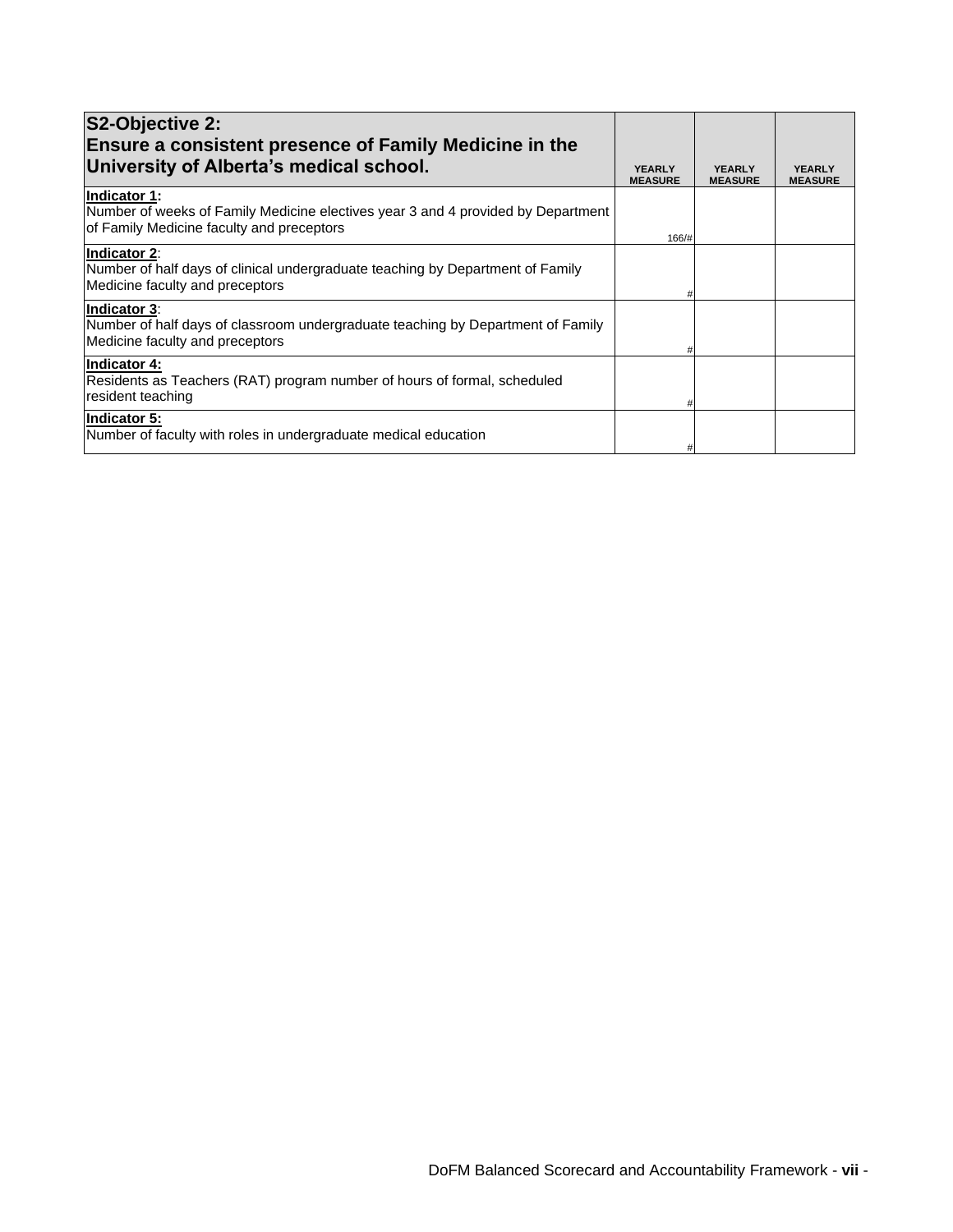## **Research**

The Department of Family Medicine's Research Program is recognized as a leader of research and scholarship in primary care health systems and medical education research. The vision of the Research Program emphasizes engagement, discovery and continuous change through the development, promotion and dissemination of research that improves teaching, the practice of family medicine, and the important role research has in improving primary care.

Research in family medicine contributes to building research capacity within the community through the many diverse and varied research collaborations and practice-based research networks. Family medicine research makes a significant impact on health and education outcomes often disproportionate to the dollar value of grants. Members cover a broad range of research topics and disseminate research findings through papers, books, manuals, presentations and workshops at the local, provincial, national and international levels.

Research faculty and staff advance research excellence by facilitating opportunities to develop and enhance the research knowledge and skills of faculty, staff and learners. Residents are challenged through their Practice Quality Improvement (PQI) projects to experience research through a quality improvement lens.

## **S3 – STRATEGIC GOAL – BUILD RESEARCH CAPACITY**

## **Table 6: Research Knowledge and Skills**

|     | S3-Objective 1                                                                                                                                                             |                                 |                                 |                                 |
|-----|----------------------------------------------------------------------------------------------------------------------------------------------------------------------------|---------------------------------|---------------------------------|---------------------------------|
|     | Develop and enhance research knowledge and skills of                                                                                                                       |                                 |                                 |                                 |
|     | faculty, staff and learners.                                                                                                                                               | <b>YEARLY</b><br><b>MEASURE</b> | <b>YFARLY</b><br><b>MEASURE</b> | <b>YEARLY</b><br><b>MEASURE</b> |
|     | Indicator 1:                                                                                                                                                               |                                 |                                 |                                 |
|     | DoFM faculty and staff with advanced degrees (e.g., Masters, PhD)                                                                                                          |                                 |                                 |                                 |
| i.  | Proportion of faculty with advanced degrees                                                                                                                                | %<br>$(\# / \#)$                |                                 |                                 |
| ii. | Proportion of research staff with advanced degrees                                                                                                                         | $\%$<br>$(\# / \#)$             |                                 |                                 |
|     | <b>Indicator 2:</b><br>Number of graduate students, fellows and postdocs supervised by faculty on<br>research projects                                                     | #                               |                                 |                                 |
|     | Indicator 3:<br>Number of other students supervised by faculty on research projects (e.g., summer<br>students, undergraduate students)                                     | #                               |                                 |                                 |
|     | Indicator 4:<br>Proportion of faculty who supervise trainees on research projects (e.g., graduate<br>students, fellows, postdocs, summer students, undergraduate students) | %<br>$(\# / \#)$                |                                 |                                 |
|     | Indicator 5:<br>FTE (Full-Time Equivalent) research allocation of DoFM faculty members                                                                                     |                                 |                                 |                                 |
| i.  | Non-Physician PHD Faculty Members                                                                                                                                          | # Total FTE<br>$(N=42)$         |                                 |                                 |
| ii. | <b>Physician Faculty Members</b>                                                                                                                                           | # Total FTE<br>$(N=42)$         |                                 |                                 |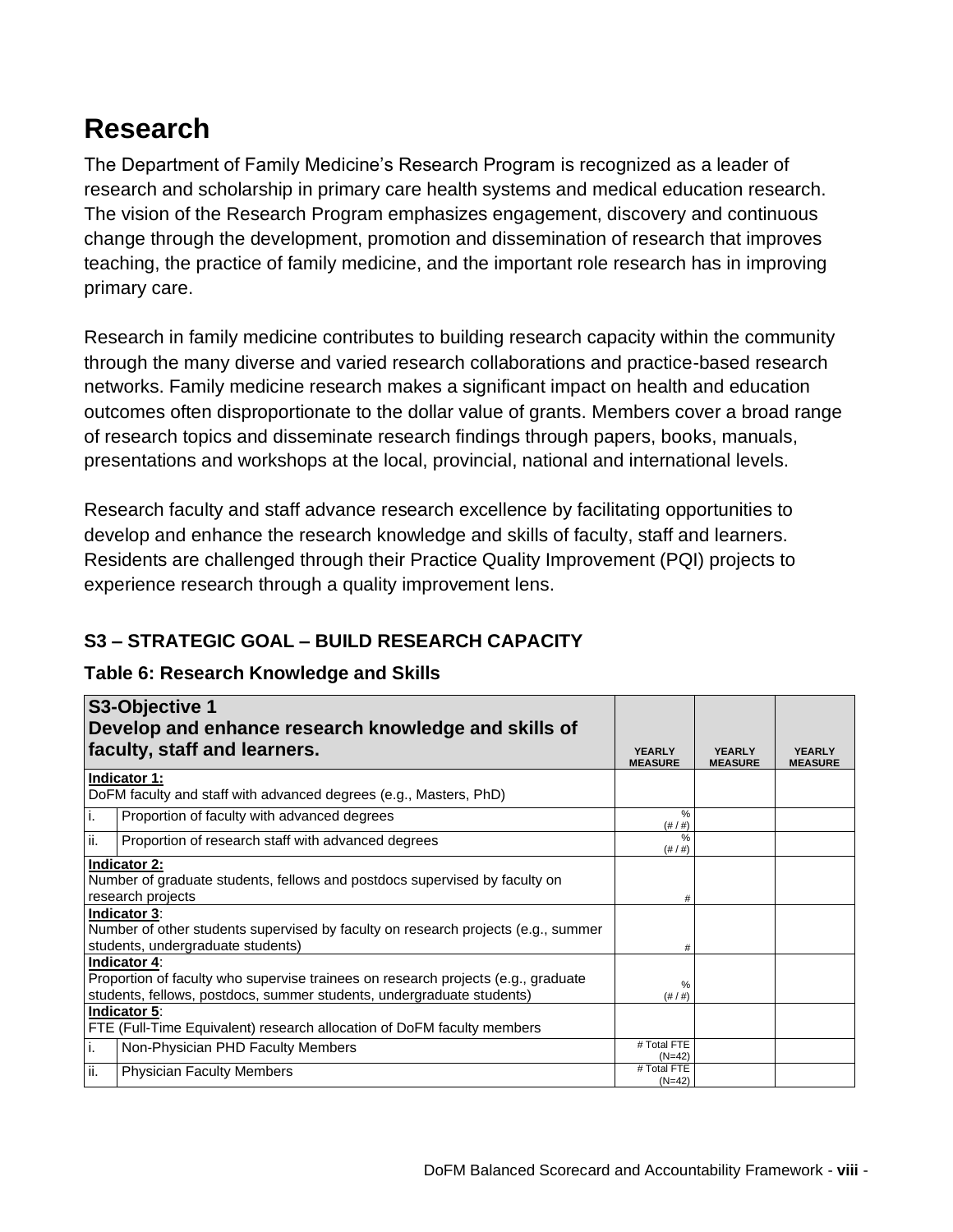#### **Table 7: Research Grants and Collaborations**

|      | S3-Objective 2                                                                                                                                     |                                 |                                 |                                 |
|------|----------------------------------------------------------------------------------------------------------------------------------------------------|---------------------------------|---------------------------------|---------------------------------|
|      | Build and expand research collaborations and practice-<br>based research networks.                                                                 | <b>YEARLY</b><br><b>MEASURE</b> | <b>YEARLY</b><br><b>MEASURE</b> | <b>YEARLY</b><br><b>MEASURE</b> |
|      | Indicator 1:<br>Number of NEW research grants <sup>(5)</sup>                                                                                       |                                 |                                 |                                 |
| li.  | Number of NEW grants <sup>(5)</sup> awarded and held by University of Alberta, DoFM<br>(Excludes NAAFP/Seed Grants)                                |                                 |                                 |                                 |
| ii.  | Number of NEW seed grants <sup>(6)</sup> awarded and held by University of Alberta,<br><b>DoFM</b>                                                 |                                 |                                 |                                 |
| iii. | Number of NEW grants <sup>(5)</sup> awarded and held by other organizations or<br>departments                                                      |                                 |                                 |                                 |
|      | Indicator 2:<br>Total value of NEW research grants <sup>54)</sup>                                                                                  |                                 |                                 |                                 |
| i.   | Value of NEW grants <sup>(5)</sup> awarded and held by University of Alberta, DoFM<br>(Excludes NAAFP/Seed Grants)                                 |                                 |                                 |                                 |
| lii. | Value of NEW seed grants <sup>(6)</sup> awarded and held by University of Alberta, DoFM                                                            |                                 |                                 |                                 |
|      | Indicator 3:<br>Number of ONGOING research grants <sup>(5)</sup>                                                                                   |                                 |                                 |                                 |
| i.   | Number of ONGOING grants <sup>(5)</sup> held by University of Alberta, DoFM (Excludes<br>NAAFP/Seed Grants)                                        |                                 |                                 |                                 |
| ii.  | Number of ONGOING seed grants <sup>(6)</sup> held by University of Alberta, DoFM                                                                   |                                 |                                 |                                 |
| iii. | Number of ONGOING grants <sup>(5)</sup> held by other organizations or departments                                                                 |                                 |                                 |                                 |
|      | Indicator 4:<br>Total value of NEW and ONGOING research grants <sup>(5)</sup>                                                                      |                                 |                                 |                                 |
| i.   | Value of NEW and ONGOING grants <sup>(5)</sup> awarded and held by the DoFM,<br>University of Alberta (Excludes NAAFP/Seed Grants <sup>(6)</sup> ) |                                 |                                 |                                 |
| lii. | Value of NEW and ONGOING seed grants <sup>(6)</sup> awarded and held by the DoFM,<br>University of Alberta                                         |                                 |                                 |                                 |
|      | Indicator 5:<br>Total value of research project expenditures per year                                                                              |                                 |                                 |                                 |
|      |                                                                                                                                                    |                                 |                                 |                                 |

*(5) Grants indicates the amount released during the Academic Year, not the total value of the grant (e.g., if total grant = \$100,000 but only \$50,000 was received during 2014, only \$50,000 is reported here).*

*(6) "Seed Grants" refers to NAAFP and grants \$10,000 or less.*

## **S4-STRATEGIC GOAL – DEMONSTRATE IMPACT**

### **Table 8: Research Dissemination and Knowledge Translation**

| <b>S4-Objective 1</b>                                                           |                                 |                                 |                                 |
|---------------------------------------------------------------------------------|---------------------------------|---------------------------------|---------------------------------|
| Influence research, education, practice and policy to                           |                                 |                                 |                                 |
| transform health outcomes.                                                      | <b>YEARLY</b><br><b>MEASURE</b> | <b>YEARLY</b><br><b>MEASURE</b> | <b>YEARLY</b><br><b>MEASURE</b> |
| Indicator 1:                                                                    |                                 |                                 |                                 |
| Number of peer reviewed research presentations (e.g., posters & oral, including |                                 |                                 |                                 |
| plenaries, keynotes, etc.)                                                      |                                 |                                 |                                 |
| Indicator 2:                                                                    |                                 |                                 |                                 |
| Number of presentations to knowledge users (e.g., patients, clinicians, policy  |                                 |                                 |                                 |
| makers, learners, community groups)                                             |                                 |                                 |                                 |
| <b>Indicator 3:</b>                                                             |                                 |                                 |                                 |
| Number of peer reviewed publications                                            | #                               |                                 |                                 |
| Indicator 4:                                                                    |                                 |                                 |                                 |
| Number of non-peer reviewed publications                                        | #                               |                                 |                                 |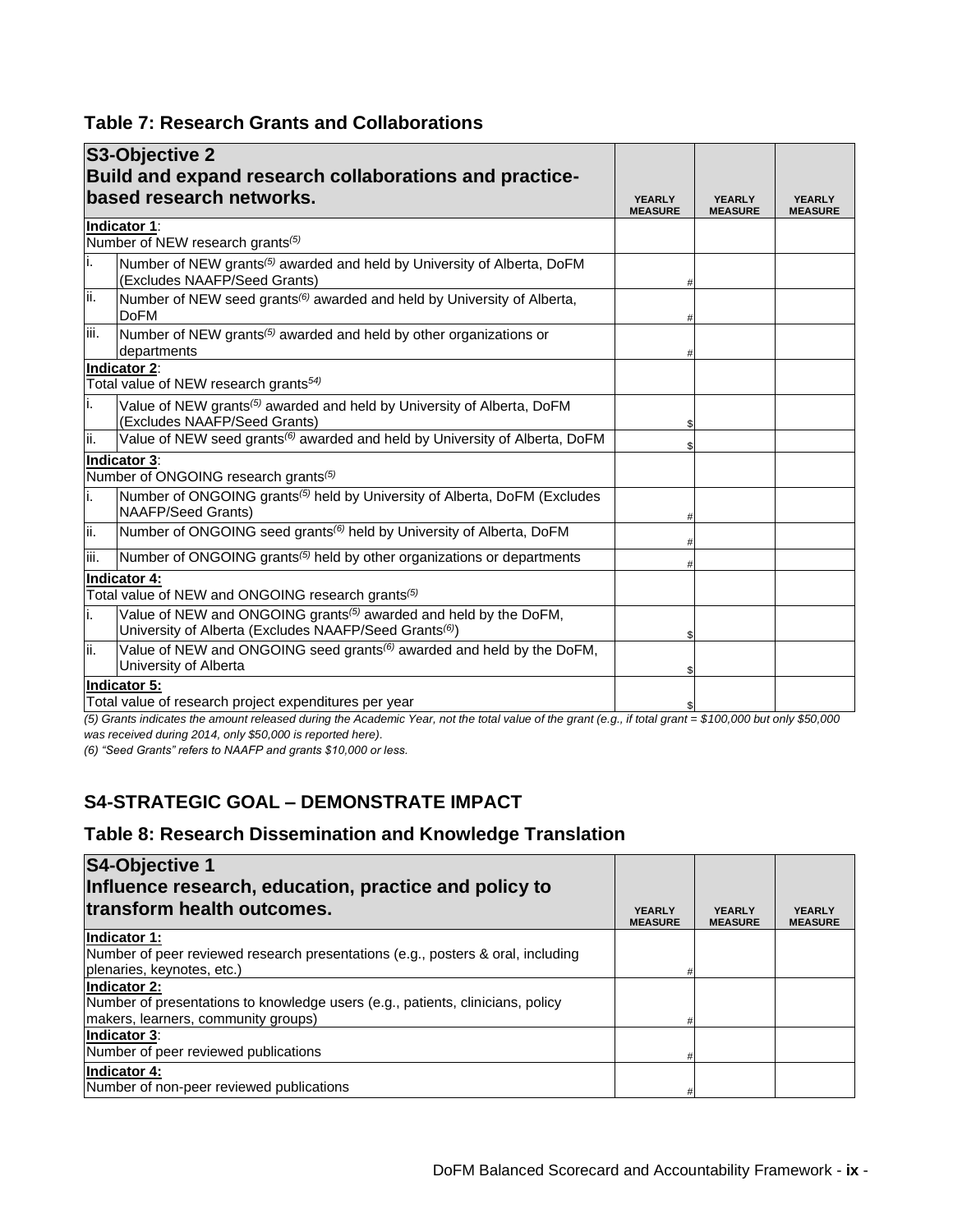| Indicator 5:                                                      |  |  |
|-------------------------------------------------------------------|--|--|
| Number of books and chapters published                            |  |  |
| Indicator 6:                                                      |  |  |
| Number of knowledge translation products, tools, manuals produced |  |  |
| <b>Indicator 7:</b>                                               |  |  |
| Number of awards of recognition                                   |  |  |

## **S5-STRATEGIC GOAL – BUILD MEANINGFUL ENGAGEMENT**

### **Table 9: Research Engagement**

| S5-Objective 1                                                                                                                                     |                                 |                                 |                                 |
|----------------------------------------------------------------------------------------------------------------------------------------------------|---------------------------------|---------------------------------|---------------------------------|
| Engage patients, communities, learners, health care<br>providers and policy makers in research and scholarship.                                    | <b>YEARLY</b><br><b>MEASURE</b> | <b>YEARLY</b><br><b>MEASURE</b> | <b>YEARLY</b><br><b>MEASURE</b> |
| Indicator 1:<br>Number of NEW research projects engaging patients, community members,<br>learners, health care providers, and/or policy makers     | #                               |                                 |                                 |
| Indicator 2:<br>Number of ONGOING research projects engaging patients, community members,<br>learners, health care providers, and/or policy makers | #                               |                                 |                                 |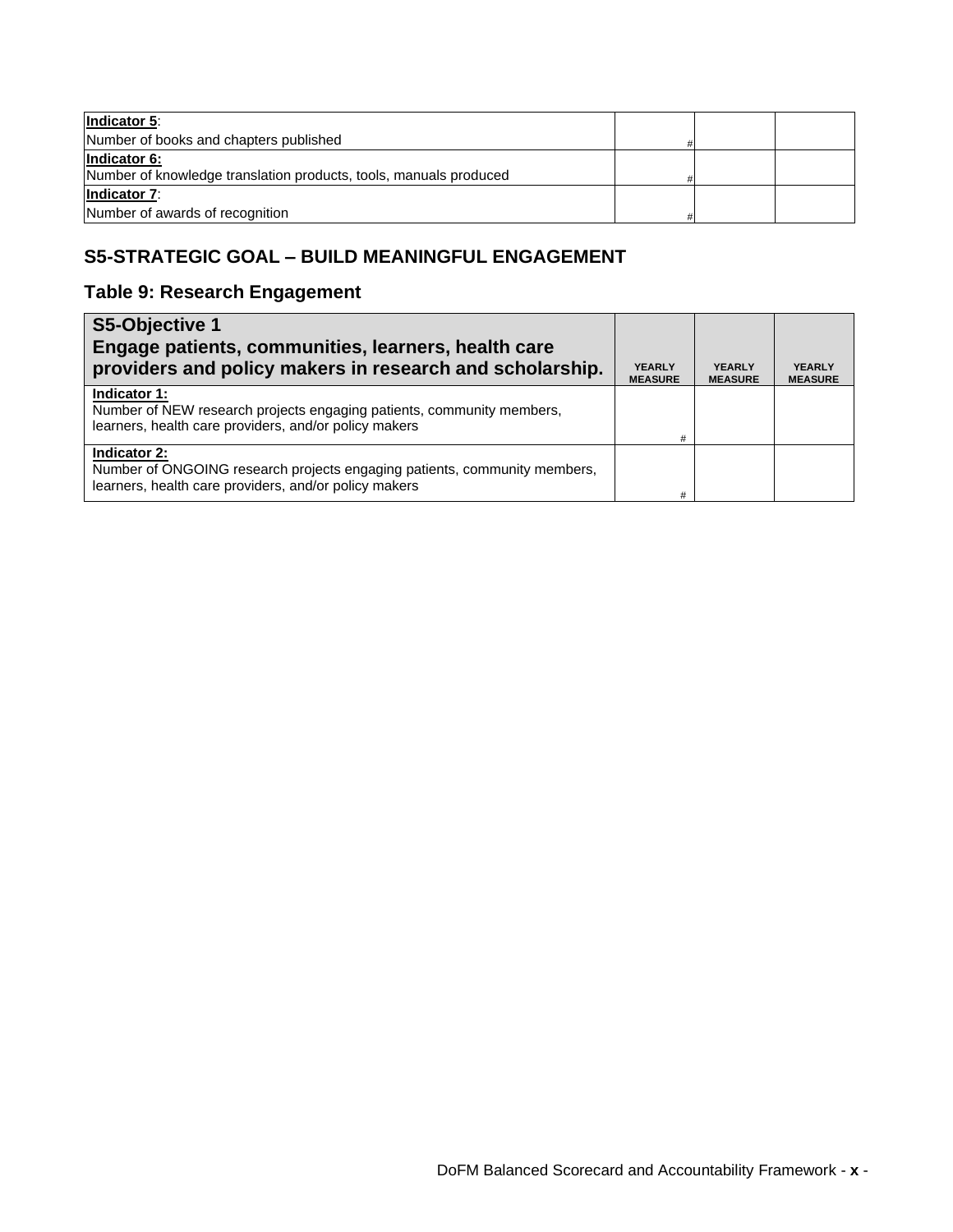## **Health Services**

The vision of the department is to ensure residents are part of a health system where all patients will have access to a family physician and a team of interdisciplinary healthcare professionals that provide proactive, timely, individualized, comprehensive and continuous care. We role model by evaluating our own data to continuously improve the evidence-based, patient-centered care we provide. Measurement and evaluation are critical components to building an organization where quality improvement is part of the common culture.

Access to primary care services when and where the patient needs them, and continuity with a primary care physician or team, improves patient care, patient and provider satisfaction and ultimately lowers health care costs. We monitor panel sizes on a regular basis to ensure quality patient care, while meeting the educational needs of our family medicine residents. Patient panels form the foundation for patient continuity of care.

In the Family Medicine program, the clinic is the curriculum. Role modeling in a Patient's Medical Home environment that is patient-centered and team-based, encourages residents to want to practice in similar environments upon graduation. Quality and safety in primary care has become an important focus of this department's curriculum in advancing the Patient's Medical Home and the Quadruple Aim.

The Department of Family Medicine is very proud of the educational experiences offered at the four academic teaching sites, distributed community sites, and the rural and regional program. The sites all work toward the common goal of teaching the discipline of family medicine in environments that model team-based, system-based and socially accountable practices focusing on patient-centered care. Due to limited operational resources, the Health Services' data is primarily collected from the four academic teaching sites located at: MacEwan University Health Centre, Grey Nuns Family Medicine Centre, Misericordia Family Medicine Centre and the Northeast Community Health Centre (NECHC) Family Health Clinic.

## **S6 – STRATEGIC GOAL – PROVIDE SAFE AND EFFECTIVE HEALTHCARE.**

**Table 10: Teaching Site Access Indicators**

| S6-Objective 1:<br>Provide patient-centred, timely, proactive,<br>comprehensive continuity of care.                                                          |                                | <b>YEARLY MEASURE</b>                    |                                | <b>YEARLY MEASURE</b>                   |                                | <b>YEARLY MEASURE</b>                    |
|--------------------------------------------------------------------------------------------------------------------------------------------------------------|--------------------------------|------------------------------------------|--------------------------------|-----------------------------------------|--------------------------------|------------------------------------------|
| Indicator 1:<br>Average time to 3 <sup>rd</sup> next available appointment (days)<br>wait time for patients seeing own provider versus any<br>other provider | (average days<br>own provider) | (average days)<br>any other<br>provider) | (average days<br>own provider) | (average days<br>any other<br>provider) | (average days<br>own provider) | (average days)<br>any other<br>provider) |
| MacEwan University Health Centre                                                                                                                             | e.g., 2.3                      |                                          |                                |                                         |                                |                                          |
| Grey Nuns Family Medicine Centre                                                                                                                             |                                |                                          |                                |                                         |                                |                                          |
| Misericordia Family Medicine Centre                                                                                                                          |                                |                                          |                                |                                         |                                |                                          |
| NECHC Family Health Clinic                                                                                                                                   |                                |                                          |                                |                                         |                                |                                          |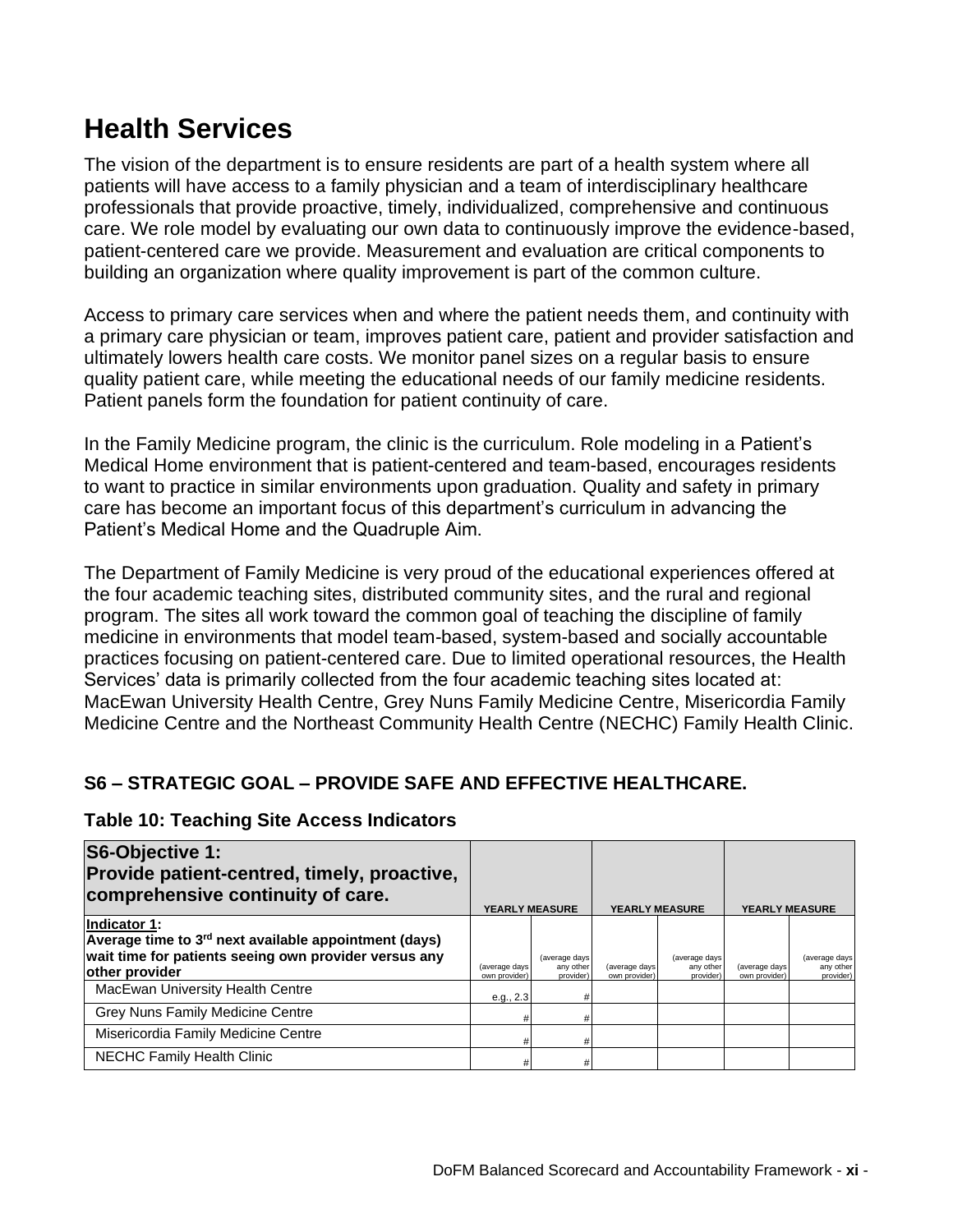| Indicator 2:<br>Average time spent with provider (Red Zone) versus<br>average time from check in to end of clinical encounter<br>(Cycle Time) | (average)<br>minutes Red<br>Zone) | (average)<br>Time). | minutes Cycle (average minutes (average minutes (average minutes (average minutes)<br>Red Zone) | Cycle Time) | Red Zone) | Cycle Time) |
|-----------------------------------------------------------------------------------------------------------------------------------------------|-----------------------------------|---------------------|-------------------------------------------------------------------------------------------------|-------------|-----------|-------------|
| MacEwan University Health Centre                                                                                                              | e.g., 58                          |                     |                                                                                                 |             |           |             |
| Grey Nuns Family Medicine Centre                                                                                                              |                                   |                     |                                                                                                 |             |           |             |
| Misericordia Family Medicine Centre                                                                                                           |                                   |                     |                                                                                                 |             |           |             |
| NECHC Family Health Clinic                                                                                                                    |                                   |                     |                                                                                                 |             |           |             |

## **Table 11: Academic Teaching Site Clinical Activity**

| S6-Objective 1:                                                                                            |                                       |                                     |                                |                                                        |                                  |                               |                                        |                                  |                              |
|------------------------------------------------------------------------------------------------------------|---------------------------------------|-------------------------------------|--------------------------------|--------------------------------------------------------|----------------------------------|-------------------------------|----------------------------------------|----------------------------------|------------------------------|
| Provide patient-centred, timely, proactive,                                                                |                                       |                                     |                                |                                                        |                                  |                               |                                        |                                  |                              |
| comprehensive continuity of care                                                                           |                                       |                                     |                                |                                                        |                                  |                               |                                        |                                  |                              |
| (continued).                                                                                               |                                       |                                     |                                |                                                        |                                  |                               |                                        |                                  |                              |
|                                                                                                            |                                       | YEARLY MEASURE                      |                                | <b>YEARLY MEASURE</b>                                  |                                  |                               | <b>YEARLY MEASURE</b>                  |                                  |                              |
| Indicator 3:<br>Percentage of telephone or video encounters relative to                                    |                                       |                                     |                                |                                                        |                                  |                               |                                        |                                  |                              |
| in-person visits                                                                                           |                                       |                                     |                                |                                                        |                                  | In-person                     |                                        |                                  | In-person                    |
| MacEwan University Health Centre                                                                           | Telephone<br>%                        | Video<br>%                          | In-person visits<br>%          | Telephone                                              | Video                            | visits                        | Telephone                              | Video                            | visits                       |
| Grey Nuns Family Medicine Centre                                                                           | $\%$                                  | $\frac{9}{6}$                       | $\%$                           |                                                        |                                  |                               |                                        |                                  |                              |
| Misericordia Family Medicine Centre                                                                        | $\frac{9}{6}$                         | $\frac{9}{6}$                       | $\frac{9}{6}$                  |                                                        |                                  |                               |                                        |                                  |                              |
| <b>NECHC Family Health Clinic</b>                                                                          | $\frac{0}{0}$                         | %                                   | %                              |                                                        |                                  |                               |                                        |                                  |                              |
| Indicator 4:                                                                                               |                                       |                                     |                                |                                                        |                                  |                               |                                        |                                  |                              |
| Utilization of patient portal communication                                                                | Total # patients<br>registered to the | Total # patient-<br>initiated       | Total # provider-<br>initiated | Total # patients<br>registered to the<br>patient ports | Total # patient                  | Total # provider<br>initiated | Total # patient<br>egistered to th     | Total # patient                  | tal # provider-<br>initiated |
| MacEwan University Health Centre                                                                           | #                                     | #                                   | #                              |                                                        |                                  |                               |                                        |                                  |                              |
| Grey Nuns Family Medicine Centre                                                                           | #                                     | #                                   | #                              |                                                        |                                  |                               |                                        |                                  |                              |
| Misericordia Family Medicine Centre                                                                        | $\#$                                  | $\#$                                | $\#$                           |                                                        |                                  |                               |                                        |                                  |                              |
| <b>NECHC Family Health Clinic</b>                                                                          | #                                     | #                                   | $^{\rm \#}$                    |                                                        |                                  |                               |                                        |                                  |                              |
| <b>Indicator 5:</b>                                                                                        |                                       |                                     |                                |                                                        |                                  |                               |                                        |                                  |                              |
| Percentage of patients seeing most responsible provider                                                    |                                       | <b>YEARLY MEASURE</b>               |                                | YEARLY MEASURE                                         |                                  |                               | YEARLY MEASURE                         |                                  |                              |
| versus any other clinic provider (Continuity Rate)                                                         |                                       | Visits to most responsible provider |                                | Visits to most responsible<br>provider                 |                                  |                               | Visits to most responsible<br>provider |                                  |                              |
| MacEwan University Health Centre(7)                                                                        |                                       |                                     | $\%$                           |                                                        |                                  |                               |                                        |                                  |                              |
| <b>Grey Nuns Family Medicine Centre</b>                                                                    |                                       |                                     | $\%$                           |                                                        |                                  |                               |                                        |                                  |                              |
| Misericordia Family Medicine Centre                                                                        |                                       |                                     | %                              |                                                        |                                  |                               |                                        |                                  |                              |
| <b>NECHC Family Health Clinic</b>                                                                          |                                       |                                     | $\%$                           |                                                        |                                  |                               |                                        |                                  |                              |
| Indicator 6:                                                                                               |                                       |                                     |                                |                                                        |                                  |                               |                                        |                                  |                              |
| Number of new patients to practice over a 12-month                                                         |                                       |                                     |                                |                                                        |                                  |                               |                                        |                                  |                              |
| period                                                                                                     |                                       |                                     |                                |                                                        |                                  |                               |                                        |                                  |                              |
| MacEwan University Health Centre                                                                           |                                       |                                     | #                              |                                                        |                                  |                               |                                        |                                  |                              |
| Grey Nuns Family Medicine Centre                                                                           |                                       |                                     | $\#$                           |                                                        |                                  |                               |                                        |                                  |                              |
| Misericordia Family Medicine Centre                                                                        |                                       |                                     |                                |                                                        |                                  |                               |                                        |                                  |                              |
| NECHC Family Health Clinic                                                                                 |                                       |                                     | #                              |                                                        |                                  |                               |                                        |                                  |                              |
| <b>Indicator 7:</b>                                                                                        |                                       |                                     |                                |                                                        |                                  |                               |                                        |                                  |                              |
| Average return visit rate over a 12-month period                                                           |                                       |                                     |                                |                                                        |                                  |                               |                                        |                                  |                              |
| MacEwan University Health Centre                                                                           |                                       |                                     | $\#$                           |                                                        |                                  |                               |                                        |                                  |                              |
| Grey Nuns Family Medicine Centre                                                                           |                                       |                                     | #                              |                                                        |                                  |                               |                                        |                                  |                              |
| Misericordia Family Medicine Centre                                                                        |                                       |                                     | #                              |                                                        |                                  |                               |                                        |                                  |                              |
| <b>NECHC Family Health Clinic</b>                                                                          |                                       |                                     |                                |                                                        |                                  |                               |                                        |                                  |                              |
| <b>Indicator 8:</b>                                                                                        |                                       |                                     |                                |                                                        |                                  |                               |                                        |                                  |                              |
| Panel size – number of active <sup>(8)</sup> patients adjusted to 1.0<br><b>Full-Time Equivalent (FTE)</b> |                                       | <b>YEARLY MEASURE</b>               |                                |                                                        | <b>YEARLY MEASURE</b>            |                               |                                        | <b>YEARLY MEASURE</b>            |                              |
| MacEwan University Health Centre                                                                           |                                       | # adjusted panel size to 1.0 FTE    |                                |                                                        | # adjusted panel size to 1.0 FTE |                               |                                        | # adjusted panel size to 1.0 FTE |                              |
| <b>Grey Nuns Family Medicine Centre</b>                                                                    |                                       |                                     | #                              |                                                        |                                  |                               |                                        |                                  |                              |
| Misericordia Family Medicine Centre                                                                        |                                       |                                     |                                |                                                        |                                  |                               |                                        |                                  |                              |
| <b>NECHC Family Health Clinic</b>                                                                          |                                       |                                     |                                |                                                        |                                  |                               |                                        |                                  |                              |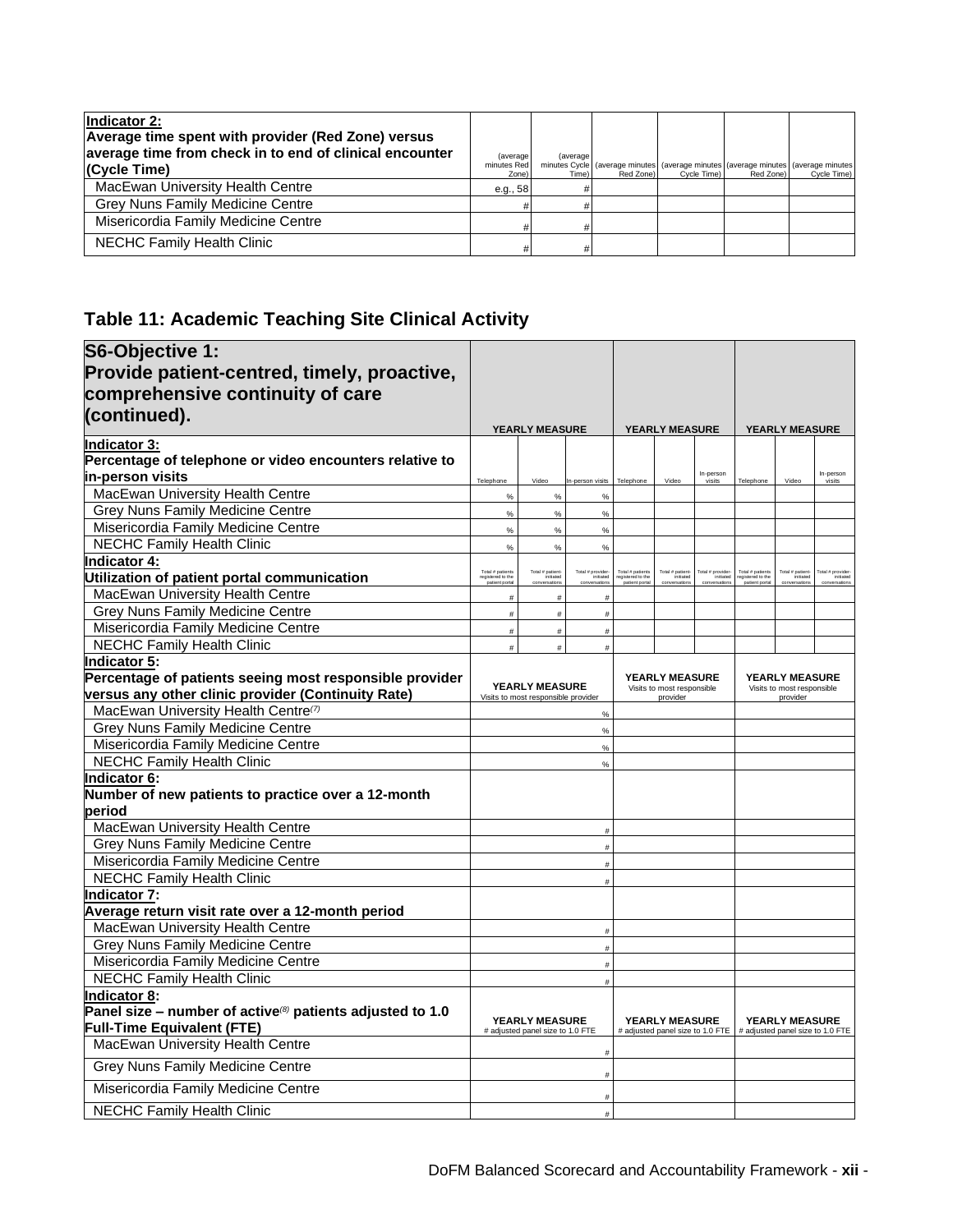| Indicator 9:<br>Utilization of allied health service professionals and<br>programs per clinic (including Primary Care Network<br>number of service events) | <b>YEARLY MEASURE</b><br># adjusted panel size to 1.0 FTE | <b>YEARLY MEASURE</b> | YEARLY MEASURE<br># adjusted panel size to 1.0 FTE # adjusted panel size to 1.0 FTE |
|------------------------------------------------------------------------------------------------------------------------------------------------------------|-----------------------------------------------------------|-----------------------|-------------------------------------------------------------------------------------|
| MacEwan University Health Centre                                                                                                                           |                                                           |                       |                                                                                     |
| Grey Nuns Family Medicine Centre                                                                                                                           |                                                           |                       |                                                                                     |
| Misericordia Family Medicine Centre                                                                                                                        |                                                           |                       |                                                                                     |
| <b>NECHC Family Health Clinic</b>                                                                                                                          |                                                           |                       |                                                                                     |

*(7) Extended hours artificially lower continuity rates. Evening and weekend shift physicians see all provider patients, not just their own. (8) Active is defined as seen over the past 3 years.*

### **Table 12: Teaching Site Practice Quality Improvement**

| S6-Objective 2:<br>Promote evidence-informed clinical practice and quality<br>improvement in Primary Care.                                    | <b>YEARLY</b><br><b>MEASURE</b> | <b>YFARLY</b><br><b>MEASURE</b>                                                                                | <b>YFARLY</b><br><b>MEASURE</b> |
|-----------------------------------------------------------------------------------------------------------------------------------------------|---------------------------------|----------------------------------------------------------------------------------------------------------------|---------------------------------|
| Indicator 1:<br>Number of practice quality improvement (PQI) projects in teaching clinics<br>resulting in improvements and/or practice change |                                 | Number of PQIs resulting in Practice or<br>Process Changes versus number of total QI<br>Projects (e.g., 6/100) |                                 |
| MacEwan University Health Centre                                                                                                              | #/#                             |                                                                                                                |                                 |
| <b>Grey Nuns Family Medicine Centre</b>                                                                                                       | #/#                             |                                                                                                                |                                 |
| Misericordia Family Medicine Centre                                                                                                           | #/#                             |                                                                                                                |                                 |
| NECHC Family Health Clinic                                                                                                                    | #/#                             |                                                                                                                |                                 |
| Indicator 2:<br><b>Quality Improvement Projects Rating</b>                                                                                    |                                 | Distribution graph from a scoring sheet                                                                        |                                 |

### **Table 13: Academic Teaching Site Health Screening Completion Rates**

Screening and Prevention is a core service within primary care. At the four academic teaching sites, screening rates are measured on the entire panel of active (active = seen in the past 36 months) patients through the use of reporting tools which are part of the Electronic Medical Record (EMR). Those results appear on Table 11.

Data and measures are a guide that should facilitate quality improvement over time. Screening rates in Table 11 primarily only take age and sex into account as the criteria for eligibility for each maneuver. They do not consider patient consent/preference, the fact that a maneuver may not have been medically indicated or frequency of visits (e.g., The clinic would not ask the patient to come in for some of the maneuvers requiring yearly review if there was no other medical indication for the visit. This applies to smoking or exercise review, weight check and blood pressure in an otherwise healthy individual. For this reason, a rate of 100% on any maneuver would be inappropriate.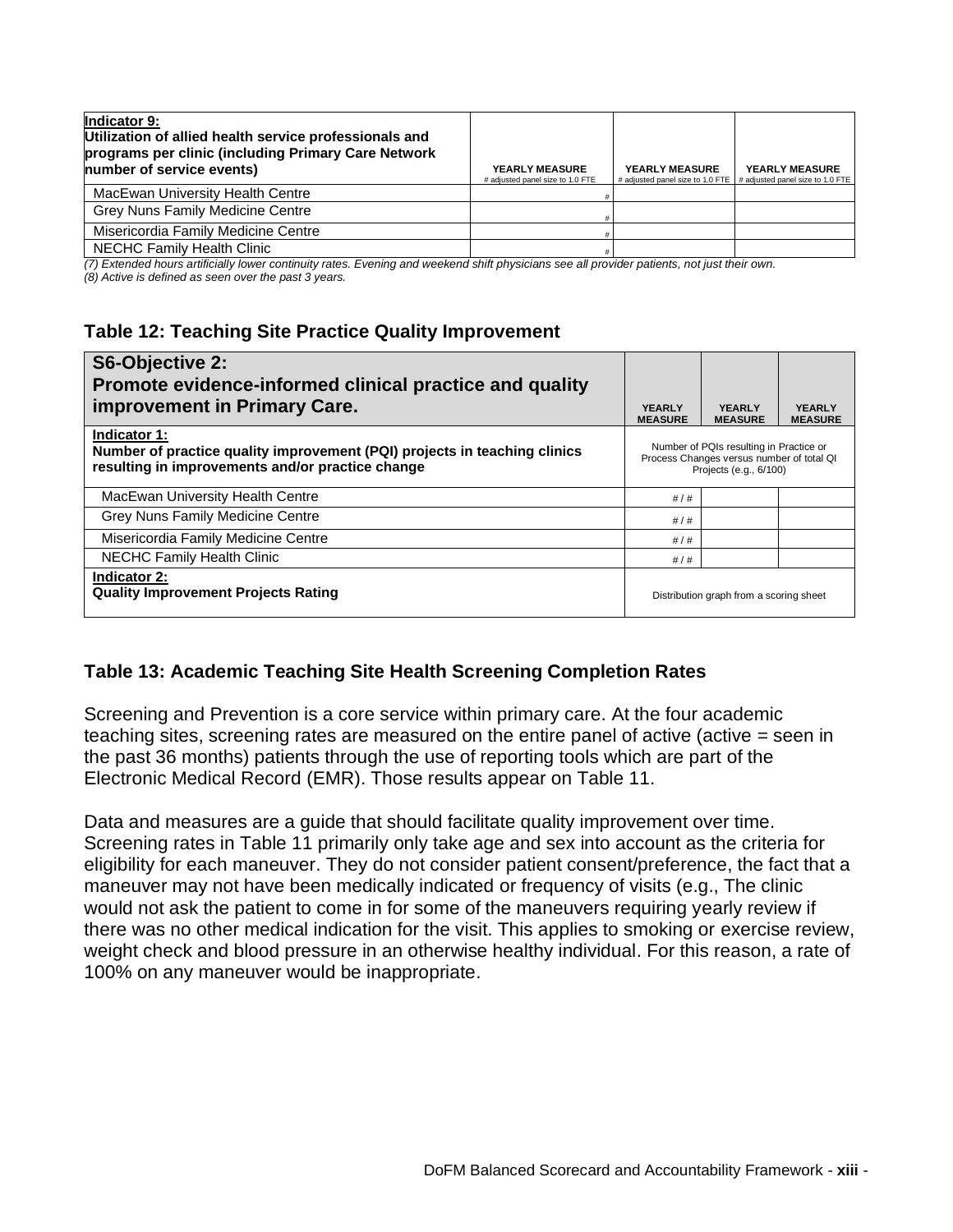#### **S6-Objective 2: Promote evidence-informed clinical practice and innovations in Primary Care (continued).**

| <b>Indicator 3:</b><br>Percentage of population health<br>screening completion rates                                                                   | <b>YEARLY MEASURES</b> |                |                  |            |              |      |              |            |
|--------------------------------------------------------------------------------------------------------------------------------------------------------|------------------------|----------------|------------------|------------|--------------|------|--------------|------------|
| (Percentages based on actual completion<br>rates not only on offers to screen)                                                                         |                        | <b>MacEwan</b> | <b>Grey Nuns</b> |            | Misericordia |      | <b>NECHC</b> |            |
|                                                                                                                                                        | 2019                   | 2020           | 2019             | 2020       | 2019         | 2020 | 2019         | 2020       |
| Mammography<br>Females age 50-74, every 2 years                                                                                                        | 73%                    | 69%            | 75%              | 71%        | 55%          |      | 79%          | 68%        |
| Pap Test<br>Females age 25-69, every 3 years                                                                                                           | 65%                    | 63%            | 65%              | 68%        | 48%          |      | 79%          | 42%        |
| <b>Blood Pressure</b><br>All patients age 18 and up, yearly                                                                                            | 75%                    | 62%            | 74%              | 73%        | 53%          |      | 47%          | 50%        |
| <b>Plasma Lipid Profile</b><br>Females age 50-74, every 5 years<br>Males age 40-74, every 5 years                                                      |                        |                |                  |            |              |      |              |            |
| <b>Colorectal Cancer Screening</b><br>All patients age 50-74<br>Colonoscopy last 10 years or<br>Sigmoidoscopy last 5 years or<br>FIT test last 2 years | 75%<br>64%             | 75%<br>52%     | 72%<br>67%       | 75%<br>60% | 67%<br>52%   |      | 81%<br>79%   | 69%<br>53% |
| Diabetes Screen - One of Hemoglobin<br><b>A1C or Fasting Glucose</b><br>All patients 40 and up, every 3 years                                          | 83%                    | 81%            | 75%              | 71%        | 79%          |      | 56%          | 65%        |
| <b>CV Risk Calculation</b><br>Females age 50-74, every 5 years<br>Males age 40-74, every 5 years                                                       | 46%                    | 47%            | 17%              | 10%        | 11%          |      | 71%          | 76%        |
| Height<br>All patients 18 and up, once                                                                                                                 | 89%                    | 89%            | 95%              | 98%        | 78%          |      | 78%          | 93%        |
| Weight<br>All patients 18 and up, every 3 years                                                                                                        | 76%                    | 80%            | 81%              | 80%        | 59%          |      | 91%          | 71%        |
| <b>Smoking</b><br>All patients 14 and up, review every year<br><b>Excludes "Never Smokers"</b>                                                         | 57%                    | 41%            | 24%              | 21%        | 19%          |      | 77%          | 31%        |
| <b>Exercise Assessment Annually</b><br>All patients 18 and up, review yearly                                                                           | 33%                    | 40%            | 19%              | 15%        | 11%          |      | 54%          | 29%        |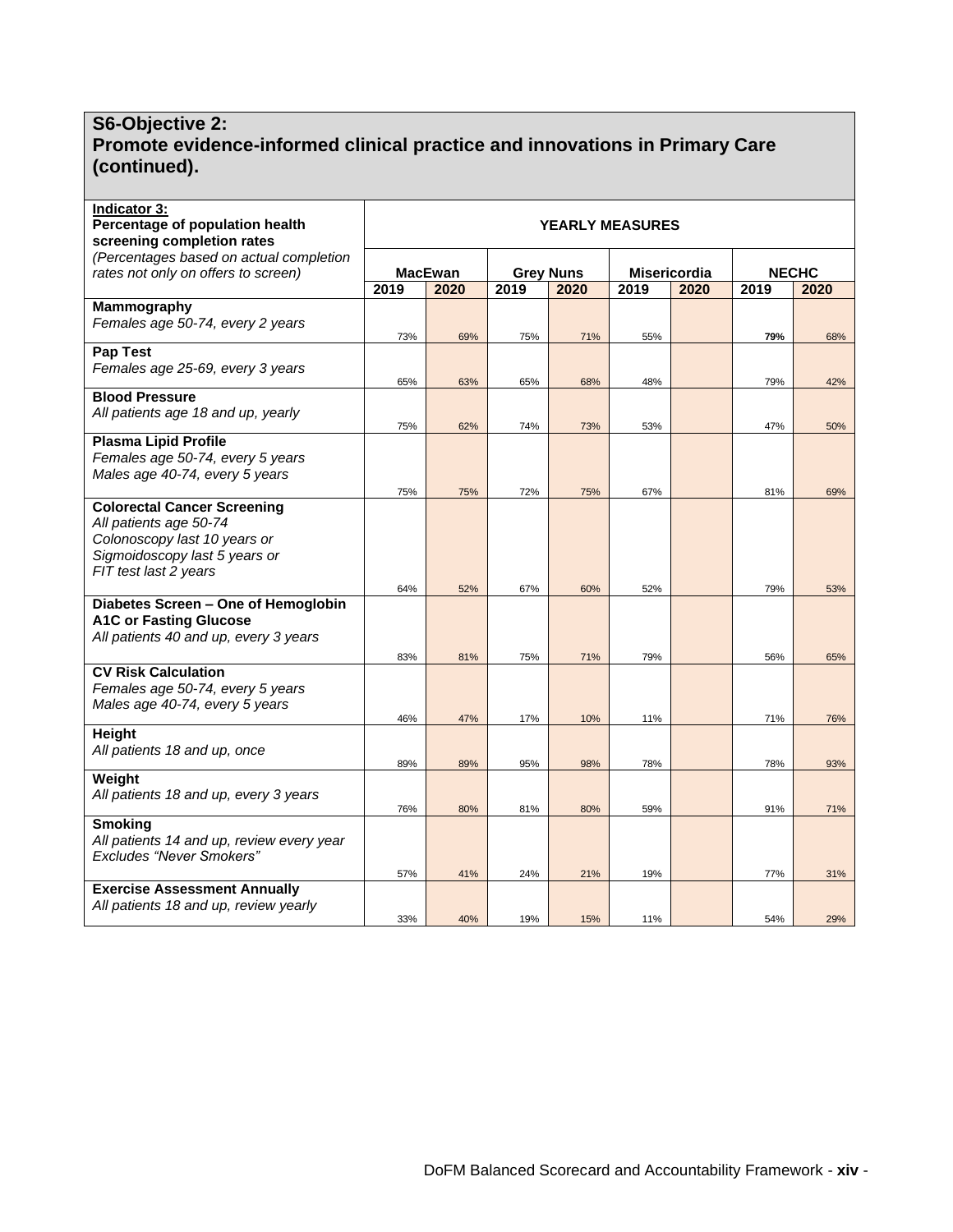### **Table 14: Engagement in Quality and Safety**

A significant event is an event thought by anyone on the team, including patients and/or their families, to be significant in the care of patients or the conduct of the practice.

| S6-Objective 3:                        | Engage the public, community practices and<br>stakeholders in quality patient care and safety. | <b>YEARLY</b><br><b>MEASURE</b> | <b>YEARLY</b><br><b>MEASURE</b> | <b>YEARLY</b><br><b>MEASURE</b> |
|----------------------------------------|------------------------------------------------------------------------------------------------|---------------------------------|---------------------------------|---------------------------------|
| Indicator 1:                           |                                                                                                |                                 |                                 |                                 |
| <b>Patient Experience Measurements</b> |                                                                                                |                                 |                                 |                                 |
|                                        |                                                                                                |                                 |                                 |                                 |
| Indicator 2:                           | Significant Event Identification and Analysis                                                  |                                 |                                 |                                 |
| li.<br>reports coming in, etc.)        | Number of Reported Significant Events (e.g., scanning errors, lack of                          |                                 |                                 |                                 |
| lii.                                   | Number of analysis and/or actions (e.g., Quality Improvement Initiative)                       |                                 |                                 |                                 |
|                                        |                                                                                                |                                 |                                 |                                 |

#### **Table 15: Leadership and Advocacy.**

Through leadership in the delivery of family practice services and primary care, the Department of Family Medicine seeks to improve the health and well-being of the people of Alberta and Canada. Family physicians work in partnership with patients, families and communities to contribute to the continuing development of public health policy, often going beyond their practices to reduce health inequities.

|      | S6-Objective 4:<br>Demonstrate leadership and advocacy in health<br>services delivery.                                                                                  | <b>YEARLY</b><br><b>MEASURE</b> | <b>YEARLY</b><br><b>MEASURE</b> | <b>YEARLY</b><br><b>MEASURE</b> |
|------|-------------------------------------------------------------------------------------------------------------------------------------------------------------------------|---------------------------------|---------------------------------|---------------------------------|
|      | Indicator 1:<br>Number of DoFM faculty sitting on committees and/or chairing committees,<br>advisory boards, grant committees, ethics boards, PCNs, etc. <sup>(3)</sup> | #                               |                                 |                                 |
|      | Locally                                                                                                                                                                 | #                               |                                 |                                 |
| ji.  | Provincially                                                                                                                                                            | #                               |                                 |                                 |
| iii. | Nationally                                                                                                                                                              | #                               |                                 |                                 |

*(3) See Appendix 1a for listing.*